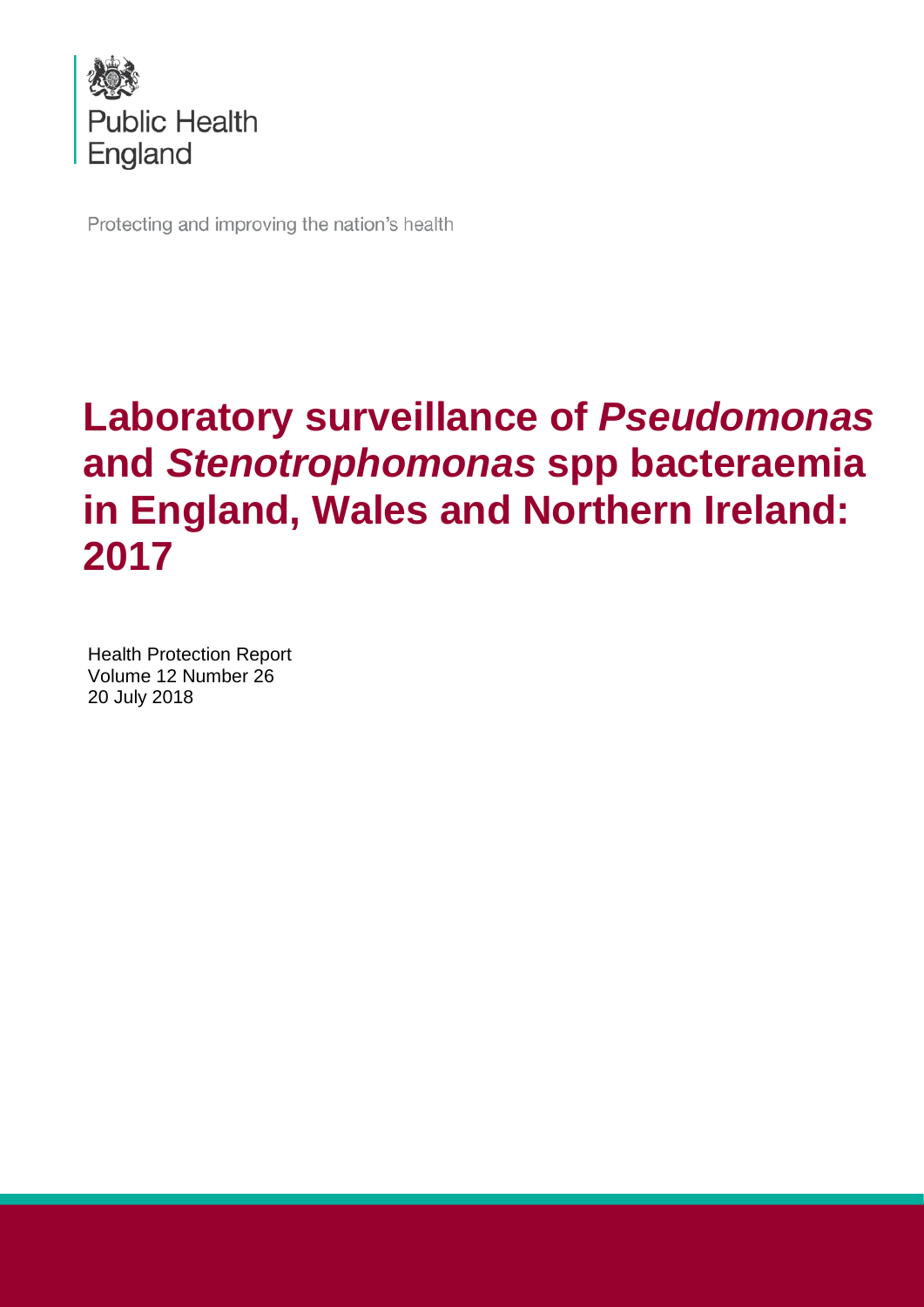# **Laboratory surveillance of** *Pseudomonas* **spp. and S***tenotrophomonas* **spp. bacteraemia in England, Wales and Northern Ireland: 2017**

These analyses are based on data relating to bloodstream infections caused by *Pseudomonas* spp. and *Stenotrophomonas* spp. reported by laboratories between 2009 and 2017. Data for England were extracted on 17 May 2018 from Public Health England's (PHE) voluntary surveillance database, the Second Generation Surveillance System (SGSS). Data for Wales and Northern Ireland were extracted separately (DataStore on 12 Feb 2018 and CoSurv on 15 June 2018, respectively) for inclusion in the geographical and species analyses.

Rates of laboratory reported bacteraemia were calculated using mid-year resident population estimates for the respective year and geography with the exception of 2017 rates, which were based on 2016 population estimates as population estimates for 2017 were not available at the time of producing this report [1]. Geographical analyses were based on the residential postcode of the patient if known (otherwise the GP postcode if known or failing that the postcode of the laboratory) with cases in England being assigned to one of nine local PHE centres (PHECs) formed from administrative local authority boundaries.

The report includes analyses on the trends, age and sex distribution and geographical distribution of cases of *Pseudomonas* spp. and *Stenotrophomonas* spp. bacteraemia in England, Wales and Northern Ireland. Single-agent antimicrobial susceptibility trends since 2015 are reported for England and Northern Ireland based on SGSS AMR and CoSurv data, respectively. Multi-drug antimicrobial resistance trends since 2015 are reported for England, based on SGSS AMR data. A [web appendix is](https://www.gov.uk/government/publications/pseudomonas-spp-and-stenotrophomonas-spp-voluntary-surveillance-2013) available featuring the findings of this report, including data submitted via SGSS from laboratories in England. The data presented here may differ from data in previous publications due to inclusion of late reports.

2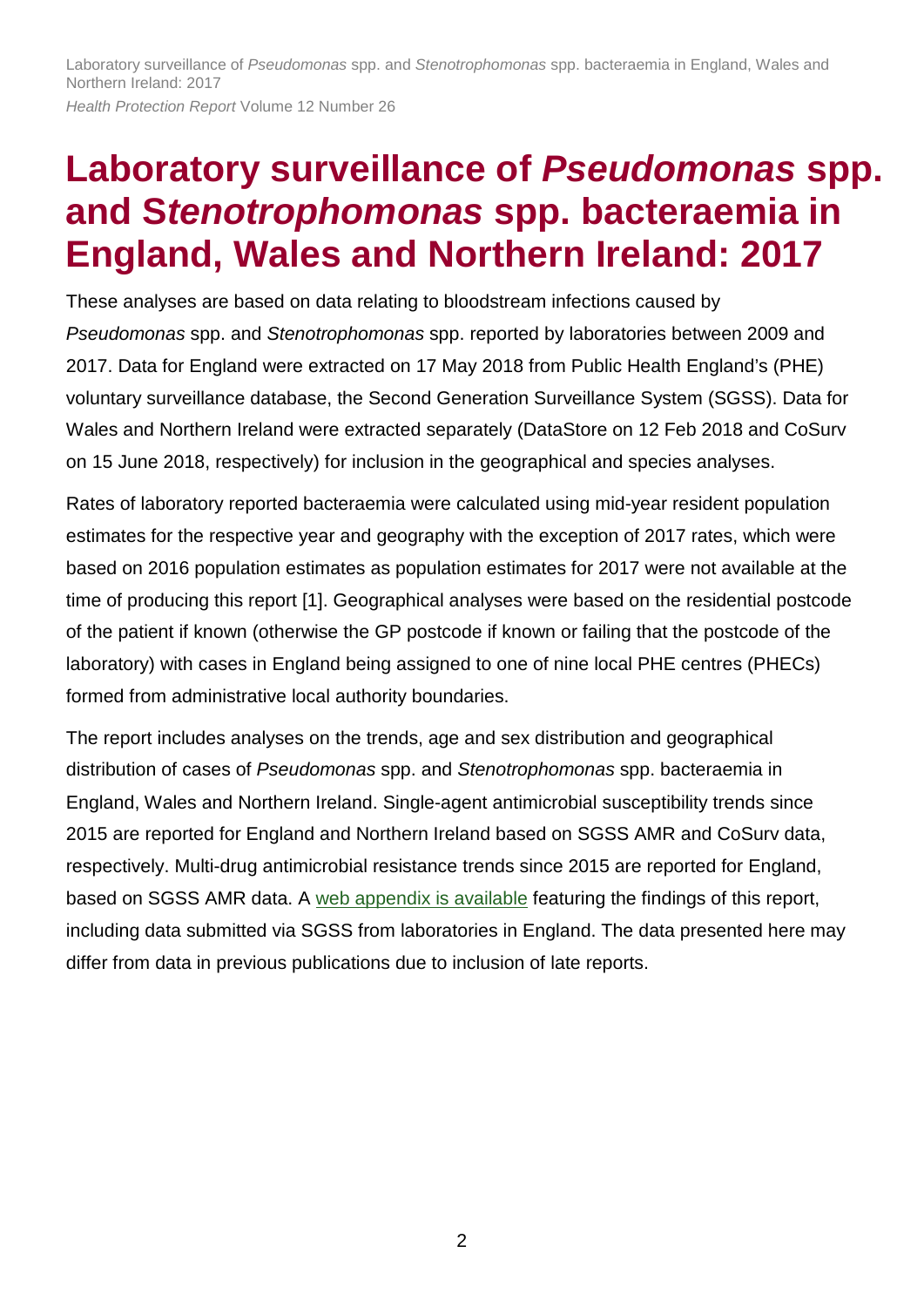# **Key points**

- the rate of *Pseudomonas* spp. bacteraemia in England, Wales and Northern Ireland increased by 15.7% (from 7.0 to 8.1 reports per 100,000 population) between 2009 and 2017, and by 26.6% (from 6.4 to 8.1 reports per 100,000 population) between 2013 and 2017.
- the combined *Stenotrophomonas* spp. bacteraemia rate in England, Wales and Northern Ireland remained constant at 0.8 reports per 100,000 population between 2013 and 2017, although the rate in Wales increased by 85.6% from 0.7 to 1.3 reports per 100,000 during this period.
- in England between 2013 and 2017, the highest increases in *Pseudomonas* bacteraemia rate were observed in the North East (51.9%; 5.4 to 8.2 reports per 100,000 population) and the South East (35.8%; 6.7 to 9.1 reports per 100,000 population) PHE Centres.
- in 2017, the highest rate of *Stenotrophomonas* bacteraemia in England was observed in the North East and North West PHE Centres, at 1.0 and 0.9 reports per 100,000 population, respectively.
- in 2017, *Pseudomonas aeruginosa* continued to be the most commonly isolated *Pseudomonas* species accounting for approximately 82% of all blood isolates of this genus.
- in 2017, the highest *Pseudomonas* bacteraemia rates were observed in patients over the age of 75 years (63.6 and 24.2 reports per 100,000 population in men and women, respectively)
- the highest rate of *Stenotrophomonas* bacteraemia was observed amongst men and women between the ages of 65-74, with 2.1 and 1.4 reports per 100,000 population respectively.
- between 2015 and 2017, resistance patterns for *Pseudomonas aeruginosa* and *Stenotrophomonas* for key antimicrobial agents remained broadly stable.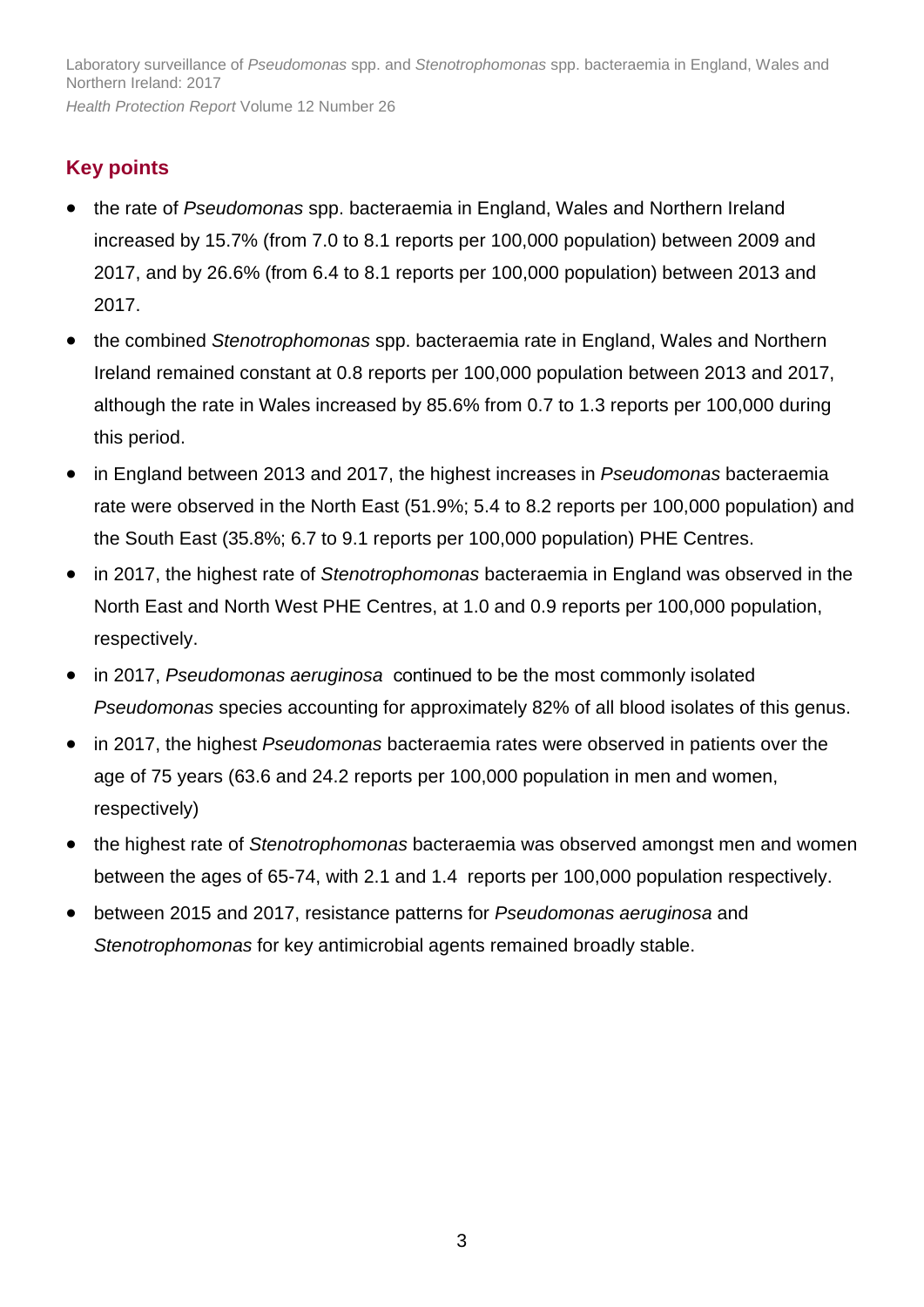# **Trends**

Figure 1 shows the trend in the rate (per 100,000 population) of laboratory-reported bacteraemia in England, Wales and Northern Ireland between 2009 and 2017, due to *Pseudomonas* spp., *Stenotrophomonas* spp. and closely related genera (*Brevudimonas, Burkholderia, Comamonas, Ralstonia and Shewanella*).

There was an overall 15.7% increase in the rate of *Pseudomonas* spp. bacteraemia (from 7.0 to 8.1 reports per 100,000 population) between 2009 and 2017. However, year-to-year fluctuation was seen during this period with the rate decreasing between 2009 and 2013, but increasing year-on-year between 2013 and 2017, with a 11.0% increase between 2016 and 2017 alone (from 7.3 to 8.1 reports per 100,000 population) (figure 1).

There was an overall 11.1% decrease in the rate of *Stenotrophomonas* bacteraemia between 2009 and 2017 (from 0.9 to 0.8 per 100,000 population).

Between 2009 and 2016, the rate of bacteraemia due to other genera closely related to *Pseudomonas* species increased by 11.1% from 0.09 to 0.1 reports per 100,000 population.





.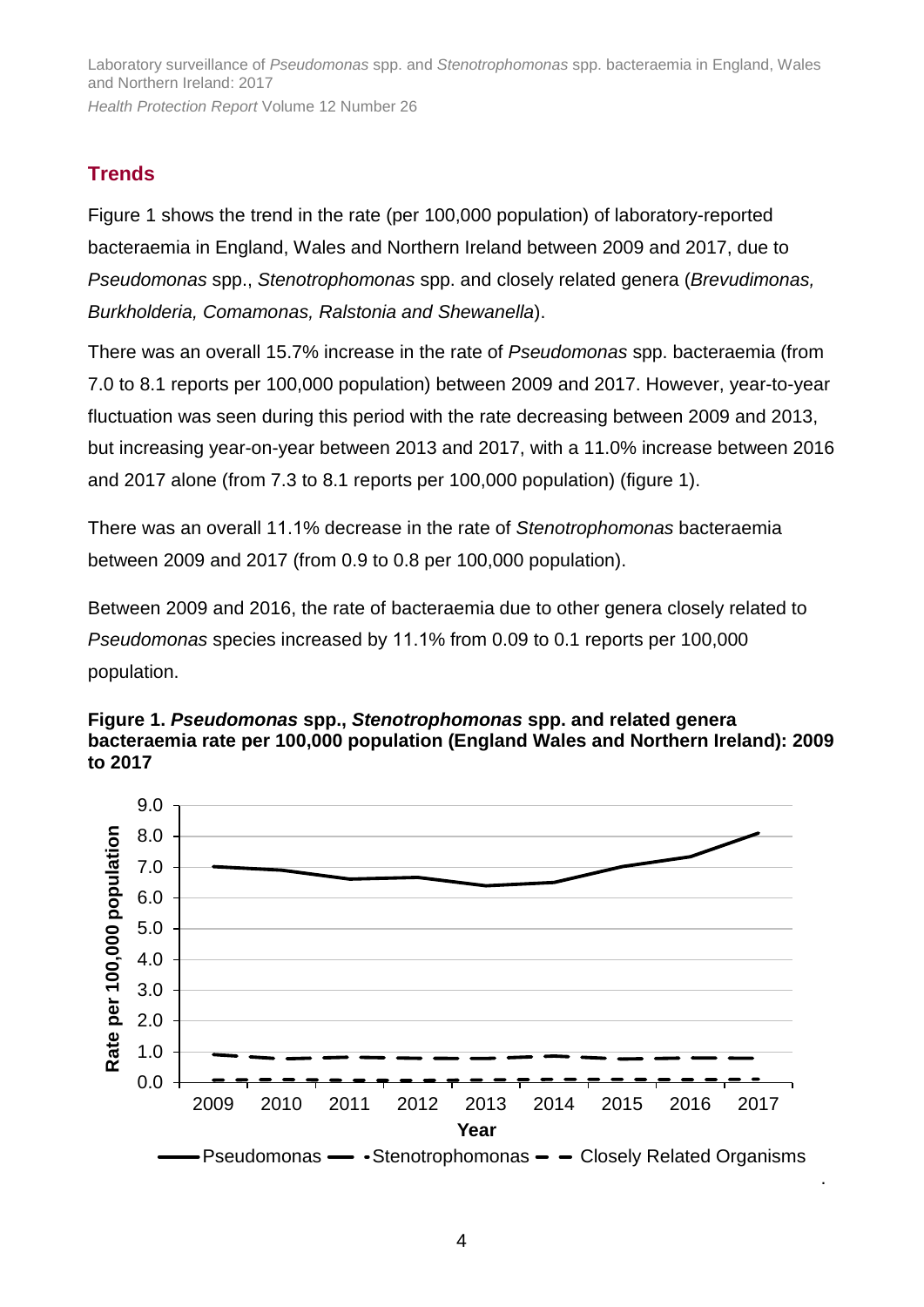## **Geographic distribution:** *Pseudomonas*

The combined rate of bacteraemia due to *Pseudomonas* spp. in England, Wales and Northern Ireland was 8.1 per 100,000 population in 2017; individually, the rates were 5.6 per 100,000 in Northern Ireland, 7.6 per 100,000 population in Wales and 8.2 per 100,000 population in England. The rate varied in England across PHE centres (PHECs) from 6.4 per 100,000 population in North West to 9.2 per 100,000 in London (figure 2a) (table 1a). The rate in England has increased each year from 2013, while the rates of *Pseudomonas* spp. bacteraemia in Northern Ireland and Wales have fluctuated overall. Increases of 28.1%, 16.7% and 2.7% were observed between 2013 and 2017 in England, Northern Ireland and Wales, respectively (table 1a). The bacteraemia rates were similar in Wales and Northern Ireland between 2016 and 2017 with 7.4-7.6 and 5.6-5.7 reports per 100,000 population respectively. An increase of 11.2% was seen in England (7.4 to 8.2 reports per 100,000) between 2016 and 2017.

There was an overall increase in rates of *Pseudomonas* spp. bacteraemia observed for England between 2013 and 2017. Between 2016 and 2017, the greatest increases in bacteraemia rates seen were in the West Midlands and East Midlands PHE Centres, rates increased by 21.4% (7.0 to 8.5 reports per 100,000 population) and 20.0% (7.0 to 8.4 reports per 100,000 population), respectively. The bacteraemia rate nominally decreased by 5.1% (from 5.9 to 5.6 reports per 100,000 population) in Northern Ireland between 2015 and 2017. The bacteraemia rate in Wales has increased by 13.4% (6.7 to 7.6 per 100,000 population) between 2014 and 2017.

Between 2013 and 2017, the highest increase in *Pseudomonas* spp. bacteraemia rates of 51.9% (5.4 to 8.2 reports per 100,000 population) and 35.8% (6.7 to 9.1 reports per 100,000 population) were observed in North East and South East of England PHECs, respectively. The rest of the Centres reported increases in their *Pseudomonas* spp. bacteraemia rates between 2016 and 2017. Northern Ireland reported a decrease in their rates between 2016 and 2017(1.8%; 5.7 to 5.6 reports per 100,000 population).

5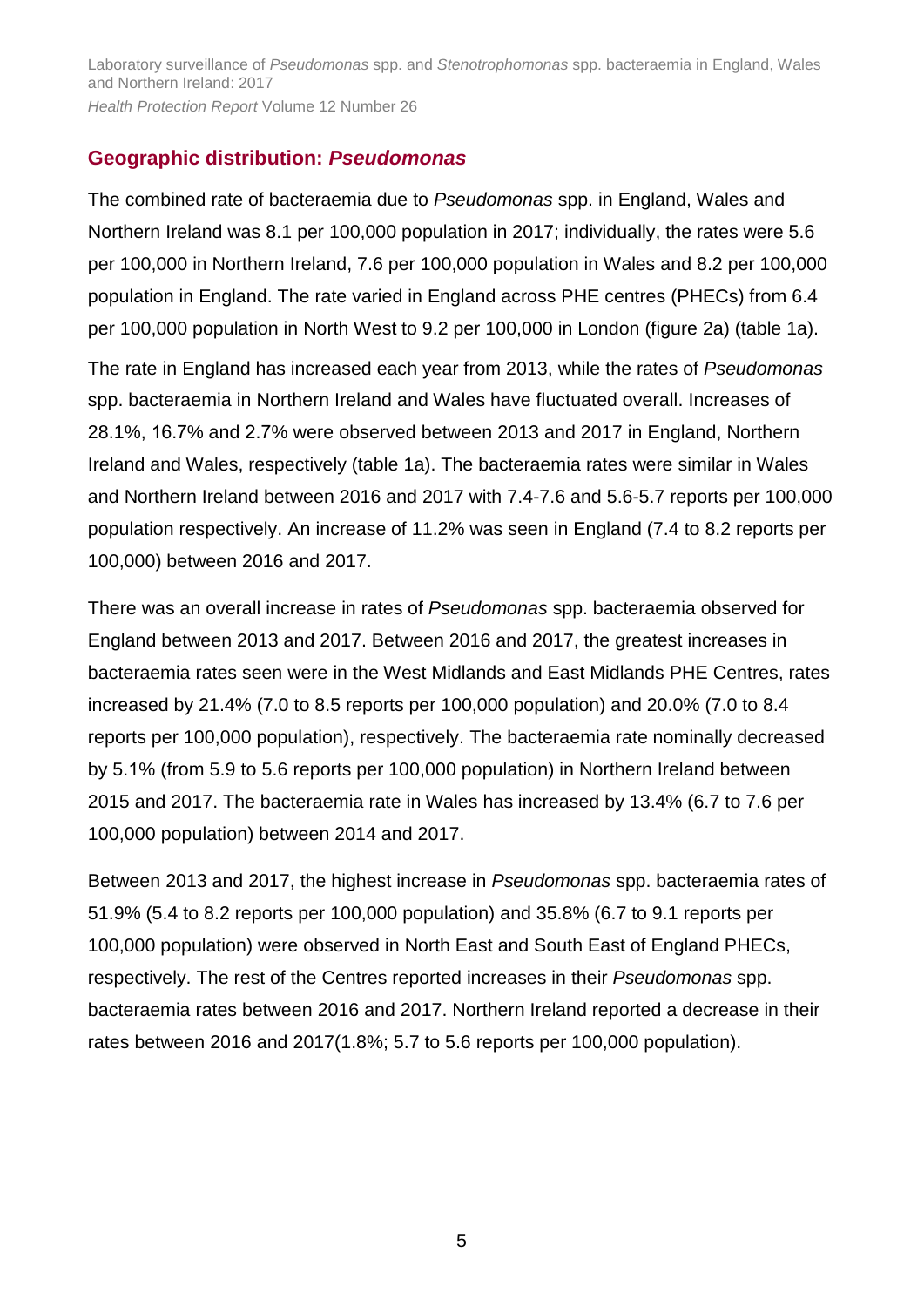Laboratory surveillance of *Pseudomonas* spp. and *Stenotrophomonas* spp. bacteraemia in England, Wales and Northern Ireland: 2017

*Health Protection Report* Volume 12 Number 26

#### **Figure 2a. Geographical distribution of** *Pseudomonas* **spp. bacteraemia rates per 100,000 population (England, Wales and Northern Ireland): 2017**

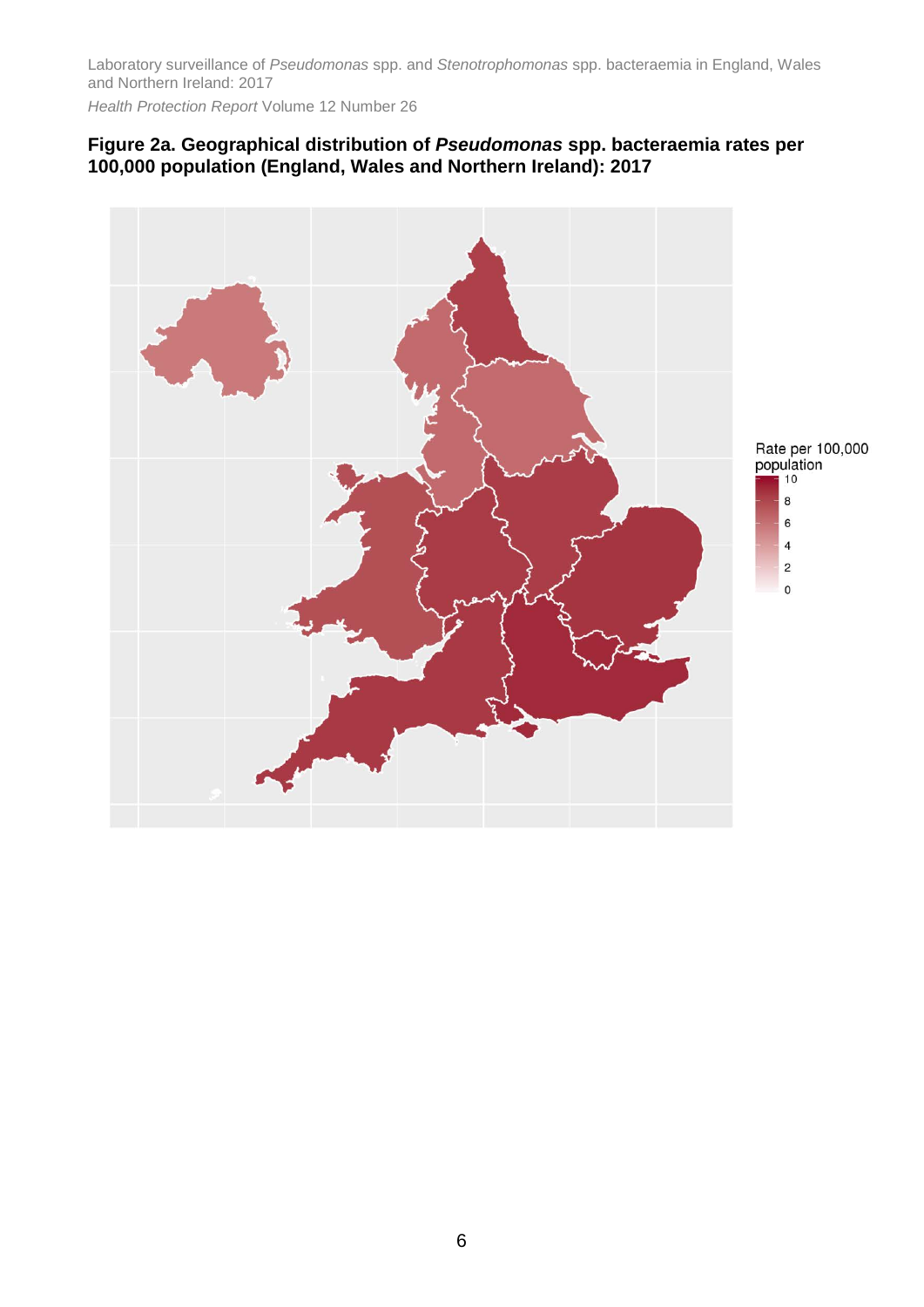Laboratory surveillance of *Pseudomonas* spp. and *Stenotrophomonas* spp. bacteraemia in England, Wales and Northern Ireland: 2017

*Health Protection Report* Volume 12 Number 26

|                               |                                   | Rate per 100,000 population |      |      |      |      |  |  |  |
|-------------------------------|-----------------------------------|-----------------------------|------|------|------|------|--|--|--|
| <b>Region</b>                 | <b>PHE Centre</b>                 | 2013                        | 2014 | 2015 | 2016 | 2017 |  |  |  |
| North of                      | <b>North East</b>                 | 5.4                         | 5.4  | 6.1  | 6.9  | 8.2  |  |  |  |
| England                       | <b>Yorkshire and Humber</b>       | 5.0                         | 4.7  | 6.2  | 6.0  | 6.3  |  |  |  |
|                               | <b>North West</b>                 | 5.9                         | 5.5  | 5.9  | 6.1  | 6.4  |  |  |  |
| <b>Midlands</b>               | <b>West Midlands</b>              | 6.9                         | 7.1  | 7.7  | 7.0  | 8.5  |  |  |  |
| and East of                   | East Midlands                     | 6.1                         | 6.3  | 6.7  | 7.0  | 8.4  |  |  |  |
| England                       | East of England                   | 7.0                         | 6.8  | 8.1  | 8.2  | 8.7  |  |  |  |
| London                        | London                            | 7.1                         | 8.2  | 7.8  | 8.0  | 9.2  |  |  |  |
| South of                      | South West                        | 6.3                         | 6.6  | 6.8  | 8.4  | 8.6  |  |  |  |
| England                       | South East                        | 6.7                         | 6.7  | 7.4  | 8.1  | 9.1  |  |  |  |
| England*                      |                                   | 6.4                         | 6.5  | 7.1  | 7.4  | 8.2  |  |  |  |
| Northern Ireland <sup>+</sup> |                                   | 4.8                         | 5.3  | 5.9  | 5.7  | 5.6  |  |  |  |
| Wales <sup>*</sup>            |                                   | 7.4                         | 6.7  | 6.8  | 7.4  | 7.6  |  |  |  |
|                               | England, Wales & Northern Ireland | 6.4                         | 6.5  | 7.0  | 7.3  | 8.1  |  |  |  |

| Table 1a. Rate of Pseudomonas spp. bacteraemia reports per 100,000 population by |
|----------------------------------------------------------------------------------|
| PHE Centre (England, Wales and Northern Ireland): 2013 to 2017                   |

 $*$  Extracted on 17 May 2018;  $^{\dagger}$  Extracted on 15 June 2018,  $^*$  Extracted on 12 February 2018

## **Geographic distribution:** *Stenotrophomonas*

The combined rate of bacteraemia due to *Stenotrophomonas* spp. in England, Wales and Northern Ireland was 0.8 (n=477) reports per 100,000 population in 2017; individually the rates of laboratory-reported bacteraemia were 1.3 per 100,000 population in Wales, 1.0 per 100,000 population in Northern Ireland and 0.8 per 100,000 population in England in 2017. The rate varied in England across PHECs between 0.5 bacteraemia reports per 100,000 population in West Midlands PHEC to 1.0 bacteraemia reports per 100,000 population in North East PHEC (figure 2b) (table 1b).

Between 2013 and 2017, the highest increase in the bacteraemia rate was observed in Wales (85.7%; 0.7 to 1.3 reports per 100,000 population), albeit the rate peeked slightly higher in 2015 with a rate of 1.4 bacteraemia reports per 100,000 population. The bacteraemia rate in Northern Ireland decreased by 33.3% (1.5 to 1.0 reports per 100,000 population) between 2013 and 2017 while over the same time period the rate remained unchanged at 0.8 reports per 100,000 population in England.

The *Stenotrophomonas* bacteraemia rate increase was observed among five PHECs, of which the highest were in East of England (33.3%; 0.6 to 0.8 reports per 100,000 population) and Yorkshire and Humber (20.0%; 0.5 to 0.6 reports per 100,000 population)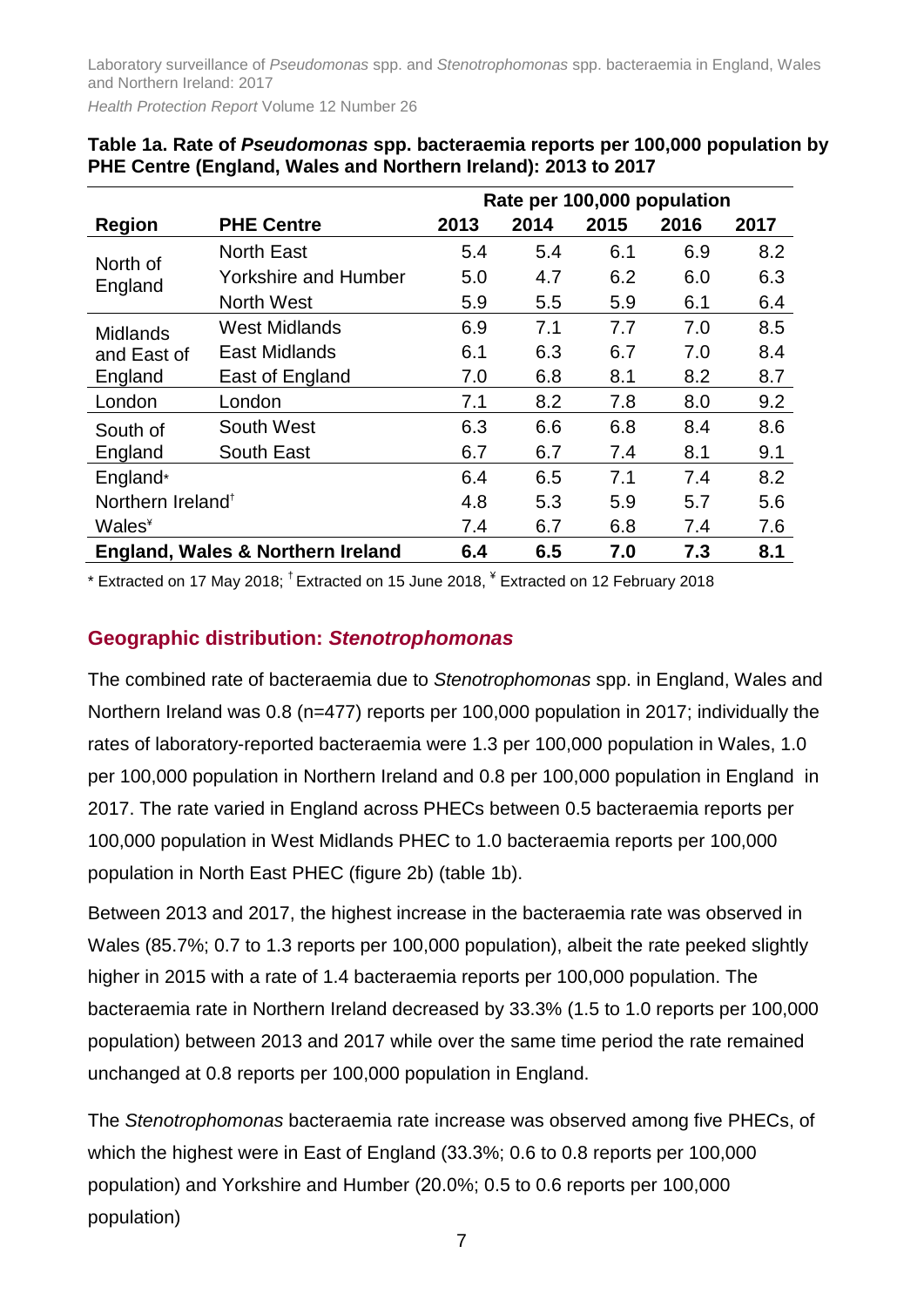PHECs, with the rest of the Centres reporting decreases in their rates between 2013 and 2017. During this five-year period, the greatest reduction in rates (28.6%) was observed in the West Midlands PHEC (0.7 to 0.5 reports per 100,000); however, between 2015 and 2016, they also experienced the highest increase in rate (60.0%) from 0.5 to 0.8 reports per 100,000 population. The greatest reported reduction between 2016 and 2017 (28.6%) was observed in the West Midlands PHEC (0.7 to 0.5 reports per 100,000).

#### **Figure 2b. Geographical distribution of** *Stenotrophomonas* **spp. bacteraemia rates per 100,000 population (England, Wales and Northern Ireland): 2017**

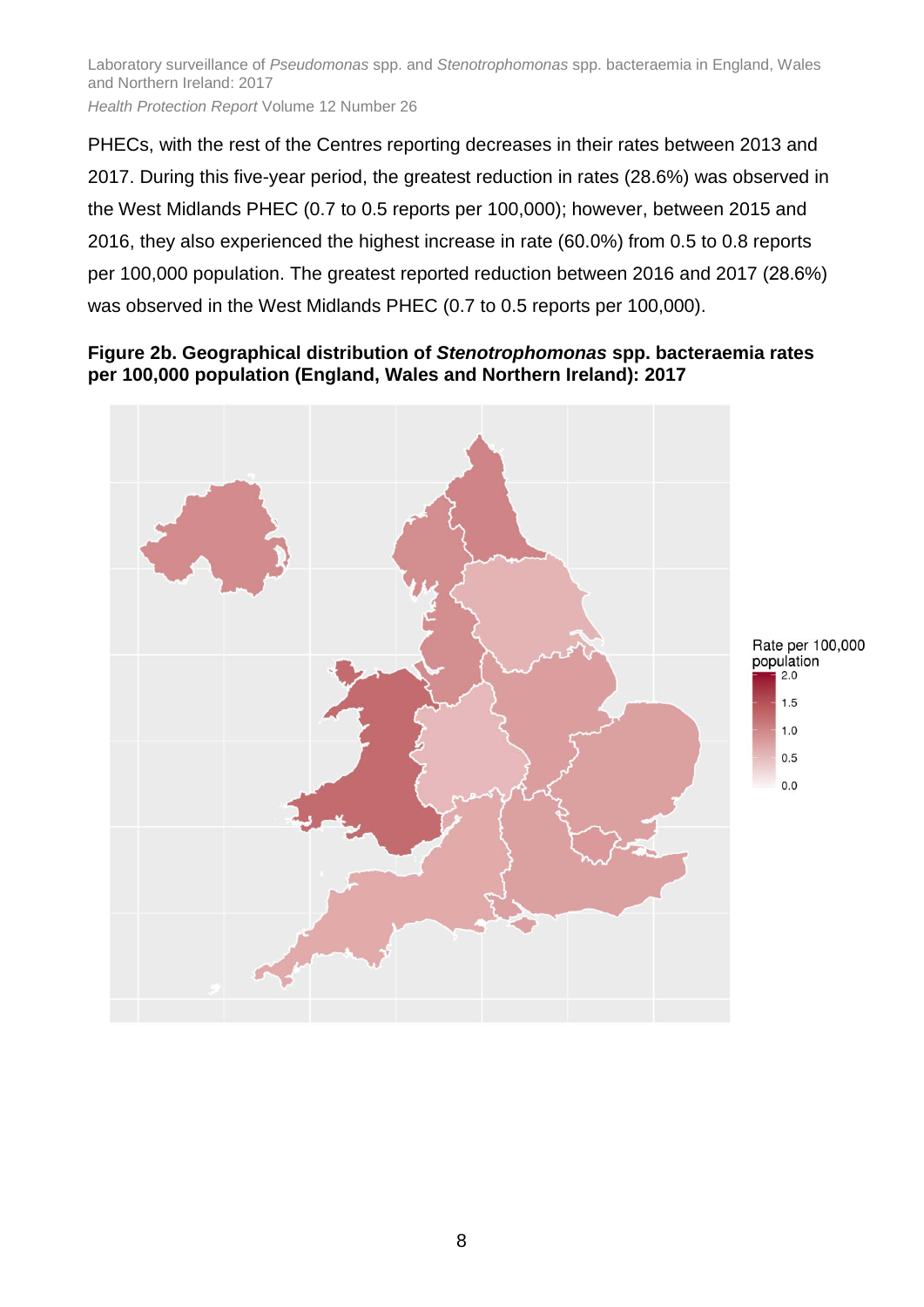Laboratory surveillance of *Pseudomonas* spp. and *Stenotrophomonas* spp. bacteraemia in England, Wales and Northern Ireland: 2017

*Health Protection Report* Volume 12 Number 26

|                               |                                   |      |      |      | Rate per 100,000 population |      |
|-------------------------------|-----------------------------------|------|------|------|-----------------------------|------|
| <b>Region</b>                 | <b>PHE Centre</b>                 | 2013 | 2014 | 2015 | 2016                        | 2017 |
| North of<br>England           | <b>North East</b>                 | 0.9  | 1.0  | 0.8  | 0.8                         | 1.0  |
|                               | <b>Yorkshire and Humber</b>       | 0.5  | 0.6  | 0.6  | 0.6                         | 0.6  |
|                               | <b>North West</b>                 | 1.1  | 1.1  | 0.9  | 0.8                         | 0.9  |
| <b>Midlands</b>               | <b>West Midlands</b>              | 0.7  | 0.6  | 0.5  | 0.8                         | 0.5  |
| and East<br>of England        | <b>East Midlands</b>              | 0.7  | 0.8  | 0.5  | 0.8                         | 0.8  |
|                               | East of England                   | 0.6  | 0.7  | 0.8  | 0.7                         | 0.8  |
| London                        | London                            | 0.9  | 1.3  | 0.9  | 0.9                         | 0.8  |
| South of                      | South West                        | 0.6  | 0.7  | 0.6  | 0.8                         | 0.7  |
| England                       | South East                        | 0.7  | 0.7  | 0.7  | 0.7                         | 0.8  |
| England*                      |                                   | 0.8  | 0.9  | 0.7  | 0.8                         | 0.8  |
| Northern Ireland <sup>+</sup> |                                   | 1.5  | 1.1  | 1.2  | 1.2                         | 1.0  |
| <b>Wales*</b>                 |                                   | 0.7  | 0.9  | 1.4  | 1.3                         | 1.3  |
|                               | England, Wales & Northern Ireland | 0.8  | 0.9  | 0.8  | 0.8                         | 0.8  |

| Table 1b. Rate of Strenotrophomonas spp. bacteraemia reports per 100,000     |  |
|------------------------------------------------------------------------------|--|
| population by PHE Centre (England, Wales and Northern Ireland): 2013 to 2017 |  |

\* Extracted on 17 May 2018; † Extracted on 15 June 2018, ¥ Extracted on 12 February 2018

It is of note that, in England and Northern Ireland, there are links from the different laboratories to SGSS/CoSurv that report clinically significant isolates. In Wales, data are collected by extraction from a single laboratory information system used by all the microbiology laboratories. The system extracts all positive blood cultures, including those not thought to be clinically significant.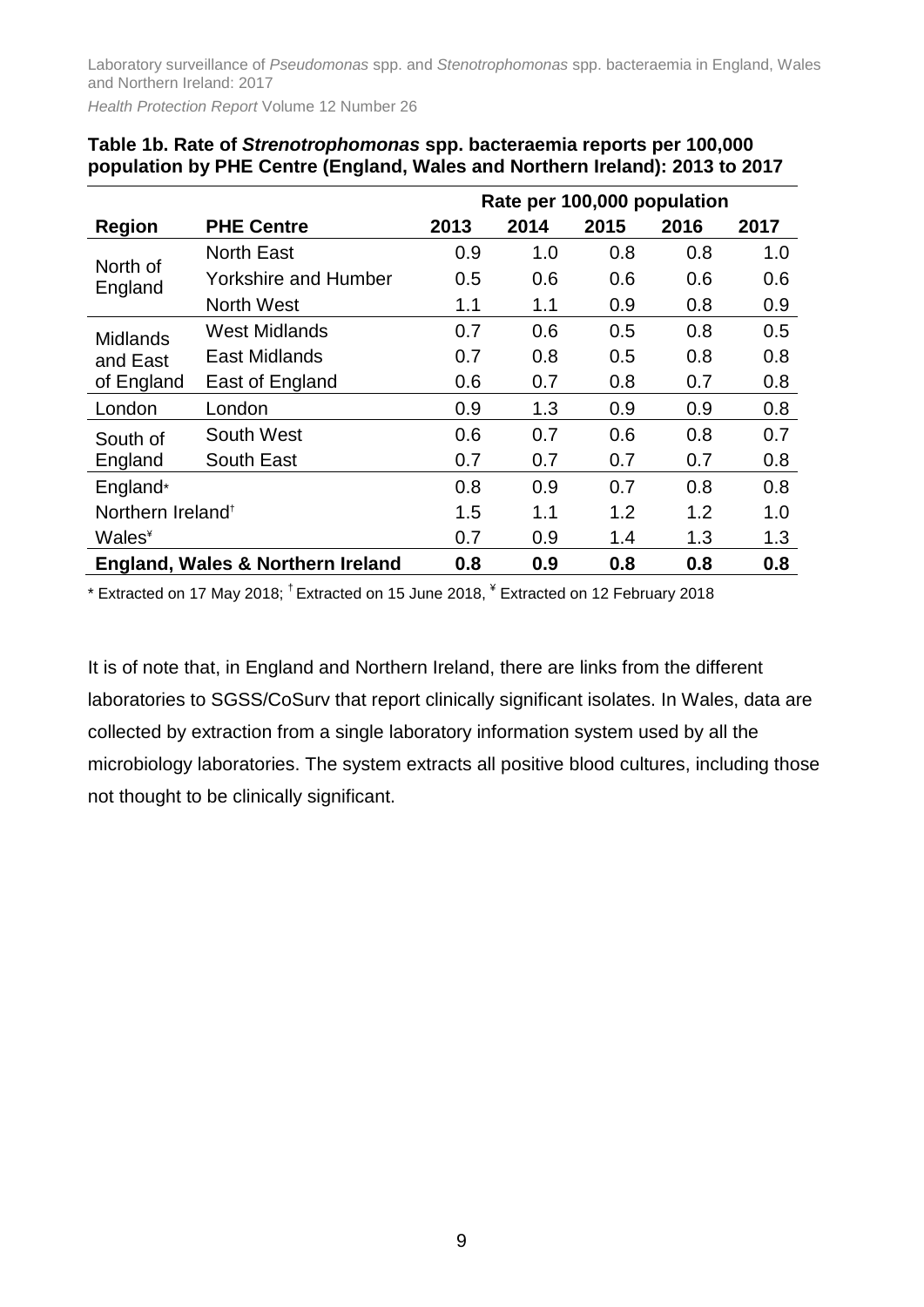## **Species distribution**

In 2017, 91% (n=4,431/4,883) of *Pseudomonas* isolates from blood in England, Wales and Northern Ireland were identified to species level, however this is impacted by the limitations of MALDI-ToF analysis, which does not reliably distinguish between closely related species such as those in the *P. fluorescens* or *P. putida* groups (table 2a). The proportion identified to species level was broadly similar to previous years. *P. aeruginosa* was the most commonly isolated species in 2017 as in previous years, accounting for approximately 82% of all isolates of this genus. There had been a slight downward trend in these figures, with *P. aeruginosa* accounting for 83%, 82%, 81% and 80% of all *Pseudomonas* species bacteraemias in 2013, 2014, 2015 and 2016, respectively. *P. aeruginosa* is the third most common cause of Gram-negative bacteraemia and, along with *Escherichia coli* and *Klebsiella* spp., is one of the key pathogens on which the government is focusing its ambition to halve healthcare-associated Gram-negative blood stream infections by financial year 2020/21 [2].

In 2017, the most commonly isolated *Stenotrophomonas* species was *Stenotrophomonas maltophilia* at 98% (n=469/477) in England, Wales and Northern Ireland (table 2b). This is broadly similar to *Stenotrophomonas* species bacteraemia reports in other years with the exception of 2014, when the proportion was 92% (n=470/513) due to a large number of isolates not having species level information recorded. To date, *S. maltophilia* is the only known opportunistic human pathogen in the *Stenotrophomonas* genus, which makes it likely that the small number of isolates without species data is in fact *S. maltophilia* [3].

*Burkholderia* spp. and *Brevudimonas* spp. were the most commonly reported related organisms\* between 2013 and 2017. In 2017, these accounted for 42% (n=49/116) and 36% (n=42/116) of all closely related organisms, respectively (table 2c). There was a small overall decline in the number of reports of related organisms between 2016 and 2017.

<sup>\*</sup> Related organisms include genera where at least one species has previously been classified as *Pseudomonas* spp. or *Stenotrophomonas* spp.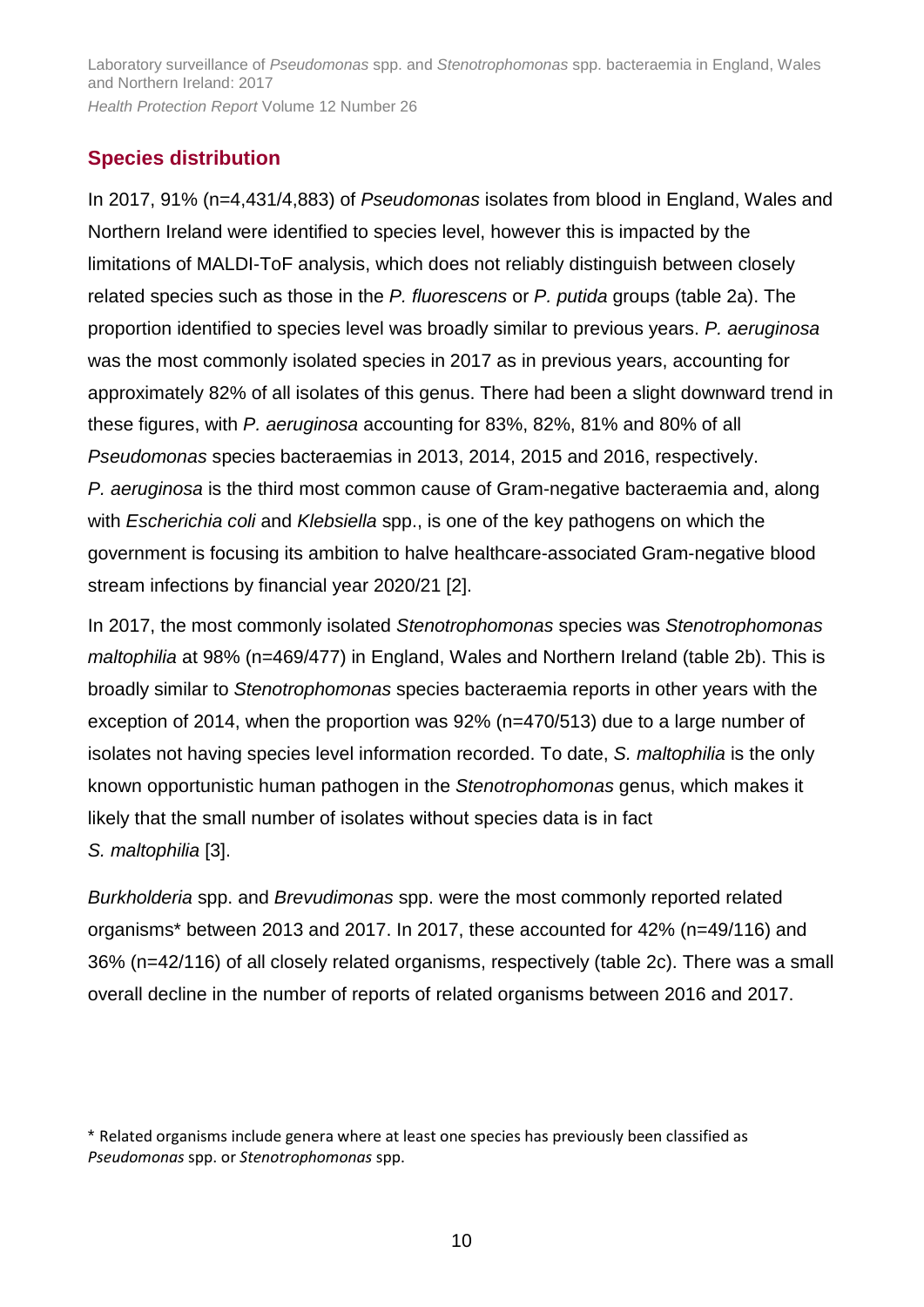|                       | 2013  |                | 2014  |                | 2015  |                | 2016  |        | 2017     |                |
|-----------------------|-------|----------------|-------|----------------|-------|----------------|-------|--------|----------|----------------|
|                       | No.   | $\%$           | No.   | $\%$           | No.   | $\%$           | No.   | $\%$   | No.      | $\%$           |
| Pseudomonas spp.      | 3,759 | 100            | 3,853 | 100            | 4,191 | 100            | 4,422 | 100    | 4,883    | 100            |
| P. aeruginosa         | 3,111 | 83             | 3,144 | 82             | 3,412 | 81             | 3,556 | 80     | 4,019    | 82             |
| P. alcaligenes        | 2     | $<$ 1          | 4     | $<$ 1          |       | $<$ 1          | 8     | $<$ 1  | 5        | $<$ 1          |
| P. chlororaphis       |       | $\overline{0}$ |       | $\overline{0}$ |       | $<$ 1          |       | $<$ 1  |          |                |
| P. citronellolis      |       |                |       |                |       |                |       |        |          | $<$ 1          |
| P. fluorescens group* | 54    |                | 56    |                | 37    |                | 44    | $<$ 1  | 31       |                |
| P. koreensis          |       |                |       | $\lt'$         |       |                |       | ${<}1$ |          | $<$ 1          |
| P. libanensis         |       |                |       |                |       |                |       |        |          | $<$ 1          |
| P. luteola            |       | $<$ 1          | 2     | $<$ 1          |       | $<$ 1          | 8     | $<$ 1  | 10       | $<$ 1          |
| P. mendocina          |       | $<$ 1          |       | $<$ 1          |       | $<$ 1          | 6     | $<$ 1  | 16       | $<$ 1          |
| P. oleovorans         |       |                |       | 0              |       | <1             | 5     | $<$ 1  |          | $<$ 1          |
| P. otitidis           |       |                |       | <1             |       |                | 0     |        |          |                |
| P. paucimobilis       | 65    | $\overline{2}$ | 63    | $\overline{2}$ | 56    |                | 65    |        | 62       |                |
| P. putida group**     | 61    | $\overline{2}$ | 85    | $\overline{2}$ | 100   | $\overline{2}$ | 140   |        | 166      | 3              |
| P. stutzeri           | 83    | $\overline{2}$ | 94    | $\overline{2}$ | 92    | $\overline{2}$ | 84    |        | 81       | $\overline{2}$ |
| P. thomasii           |       | $<$ 1          | 0     | $\overline{0}$ |       | $<$ 1          |       | $<$ 1  | $\Omega$ | $\overline{0}$ |
| Pseudomonas spp.,     |       |                |       |                |       |                |       |        |          |                |
| other named           | 72    | $\overline{2}$ | 78    | $\overline{2}$ | 45    |                | 35    |        | 31       |                |
| Pseudomonas spp.,     |       |                |       |                |       |                |       |        |          |                |
| sp. not recorded      | 307   | 8              | 318   | 8              | 428   | 10             | 468   | 11     | 452      | $\hbox{9}$     |

|  |  | Table 2a. Reports of Pseudomonas spp. bacteraemia by species (England, Wales and Northern Ireland): 2013 to 2017 |
|--|--|------------------------------------------------------------------------------------------------------------------|
|--|--|------------------------------------------------------------------------------------------------------------------|

\* *P. fluorescens* and *P. tolaasii*

\*\* *P. putida, P. fulva, P. monteilii, P. mosselii* and *P. oryzihabitans*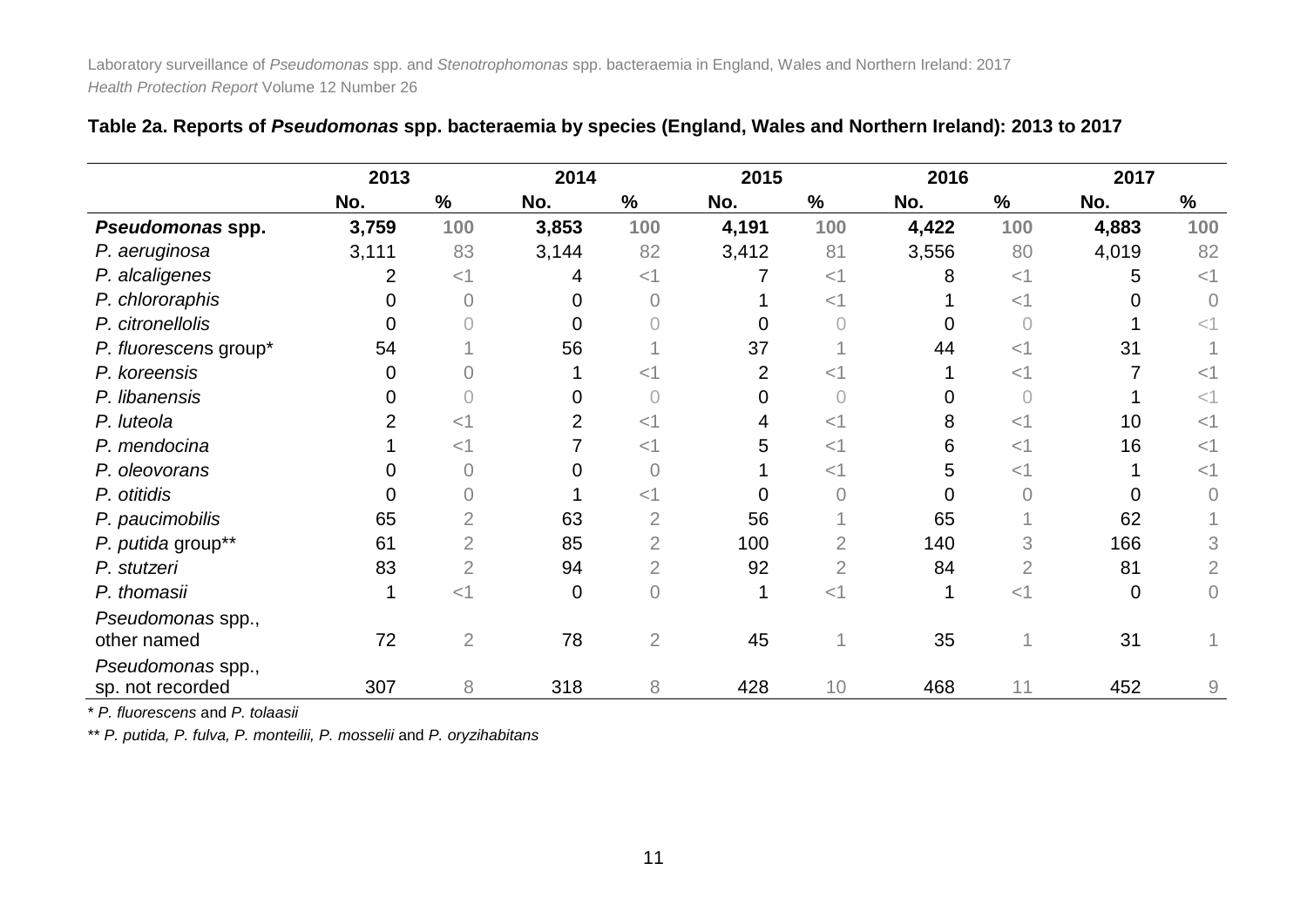|                                | 2013 |     | 2014 |      | 2015 |     | 2016 |      | 2017 |      |
|--------------------------------|------|-----|------|------|------|-----|------|------|------|------|
|                                | No.  | %   | No.  | $\%$ | No.  | %   | No.  | $\%$ | No.  | $\%$ |
| Stenotrophomonas spp.          | 460  | 100 | 513  | 100  | 460  | 100 | 483  | 100  |      | 100  |
| S. acidaminiphila              |      |     | 0    |      | 0    |     | O    |      | 3    |      |
| S. maltophilia                 | 448  | 97  | 470  | 92   | 453  | 98  | 479  | 99   | 469  | 98   |
| Stenotrophomonas spp., species |      |     |      |      |      |     |      |      |      |      |
| not recorded                   | 12   |     | 43   | 8    |      |     |      |      | b    |      |

### **Table 2b. Reports of** *Stenotrophomonas* **spp. bacteraemia by species (England, Wales and Northern Ireland): 2013 to 2017**

#### **Table 2c. Reports of related organisms bacteraemia by genus (England, Wales and Northern Ireland): 2013 to 2017**

|                          | 2013 |     | 2014 |     | 2015 |     | 2016 |     | 2017 |                     |
|--------------------------|------|-----|------|-----|------|-----|------|-----|------|---------------------|
|                          | No.  | %   | No.  | %   | No.  | %   | No.  | %   | No.  | %                   |
| <b>Related Organisms</b> | 101  | 100 | 94   | 100 | 127  | 100 | 122  | 100 | 116  | 100                 |
| Brevundimonas spp.       | 32   | 32  | 40   | 43  | 42   | 33  | 40   | 33  | 42   | 36                  |
| Burkholderia spp.        | 50   | 50  | 31   | 33  | 66   | 52  | 65   | 53  | 49   | 42                  |
| Comamonas spp.           |      |     | 12   | 13  | 12   | 9   | 11   | 9   | 9    | 8                   |
| Ralstonia spp.           | 8    | 8   | 8    | 9   | 4    | 3   | 4    |     | 10   | $\mathcal{G}% _{0}$ |
| Shewanella spp.          |      |     | 3    |     | 3    |     |      |     | 6    | 5                   |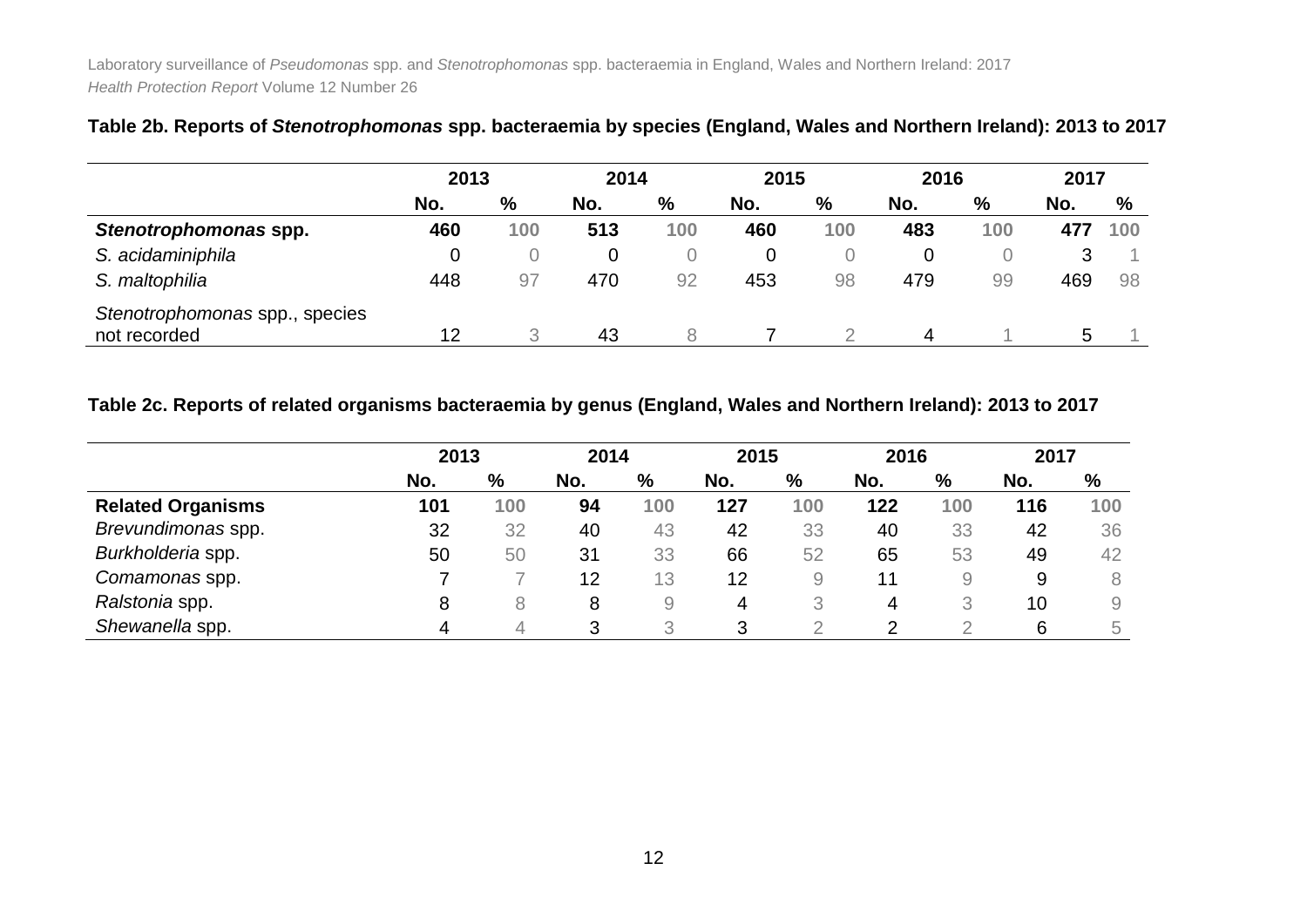## **Age and sex distribution**

Figure 3a depicts *Pseudomonas* bacteraemia rate per 100,000 population amongst men and women across different age groups in England, Wales and Northern Ireland in 2017. The bacteraemia rate was the highest among older age groups (≥75 years and 65 to 74 years of age) and those below the age of one year. The rate of bacteraemia per 100,000 population in these age groups was markedly higher amongst males in comparison to females (≥75 years: 63.6 vs. 24.2, 65-74 years: 24.1 vs. 13.2, and <1 year: 12.1 vs. 8.8 per 100,000 population). Among 5-9 year-olds, the rate was observed to be higher in females than males (1.5 vs. 1.0 per 100,000 population) in 2017.

## **Figure 3a.** *Pseudomonas* **bacteraemia rates per 100,000 population by age and sex (England, Wales and Northern Ireland): 2017**

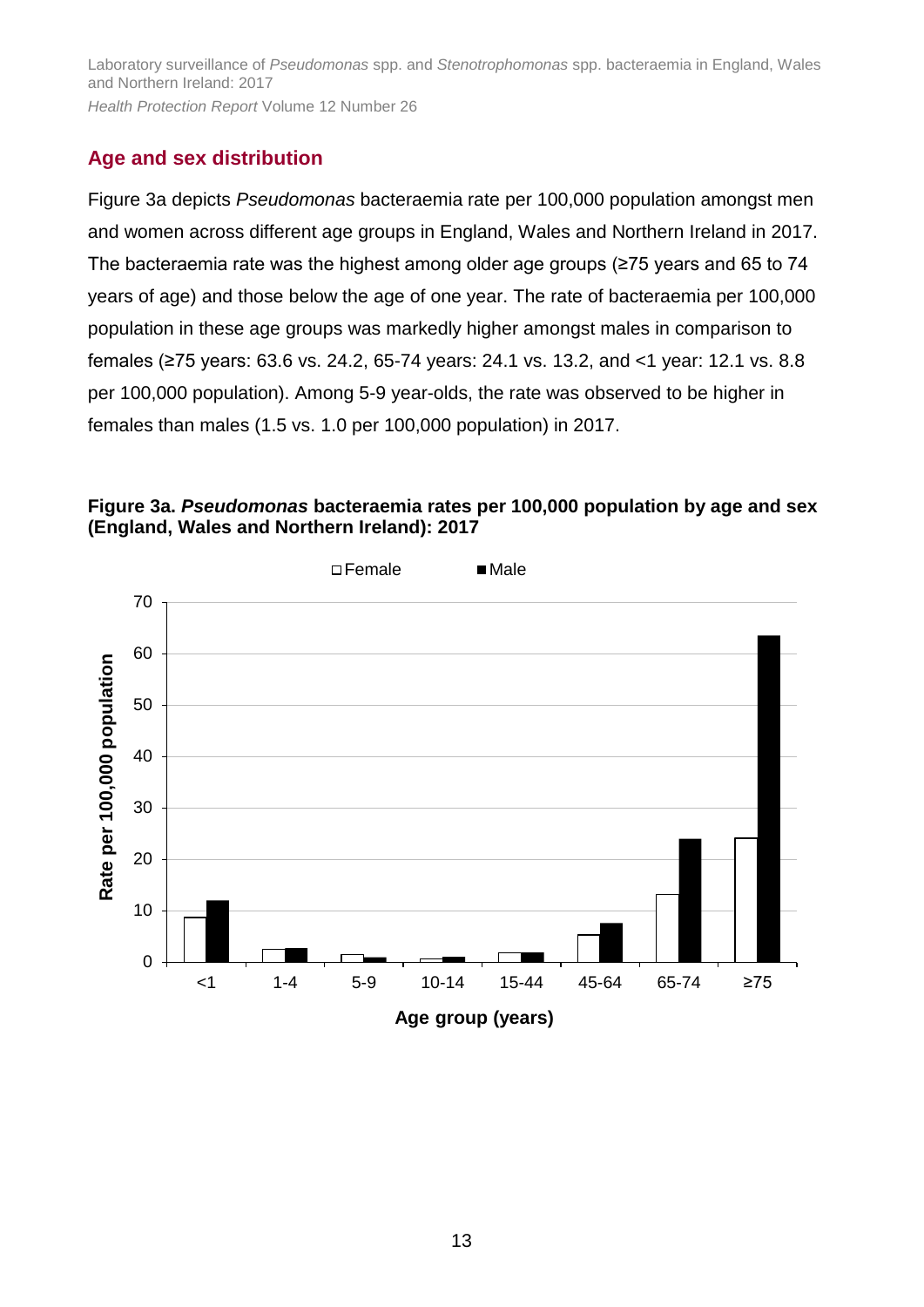The rate of S*tenotrophomonas* bacteraemia in males was highest amongst those aged 75 years and older, 65-74 years old and 45-64 year olds (2.0, 2.1 and 0.8 per 100,000 population). The rate in females was the highest amongst 65-74 year olds, 45-64 year olds and those below the age of one (1.4, 1.1 and 1.1 per 100,000 population, respectively). Generally, the rate was higher amongst men in comparison to women with the exception of 45-64 year olds, 15-44 year olds, and those below the age of one (1.1 vs. 0.8, 0.6 vs. 0.3 and 1.1 vs 0.8 per 100,000 population in women and men, respectively).

#### **Figure 3b.** *Stenotrophomonas* **bacteraemia rates per 100,000 population by age and sex (England, Wales and Northern Ireland): 2017**

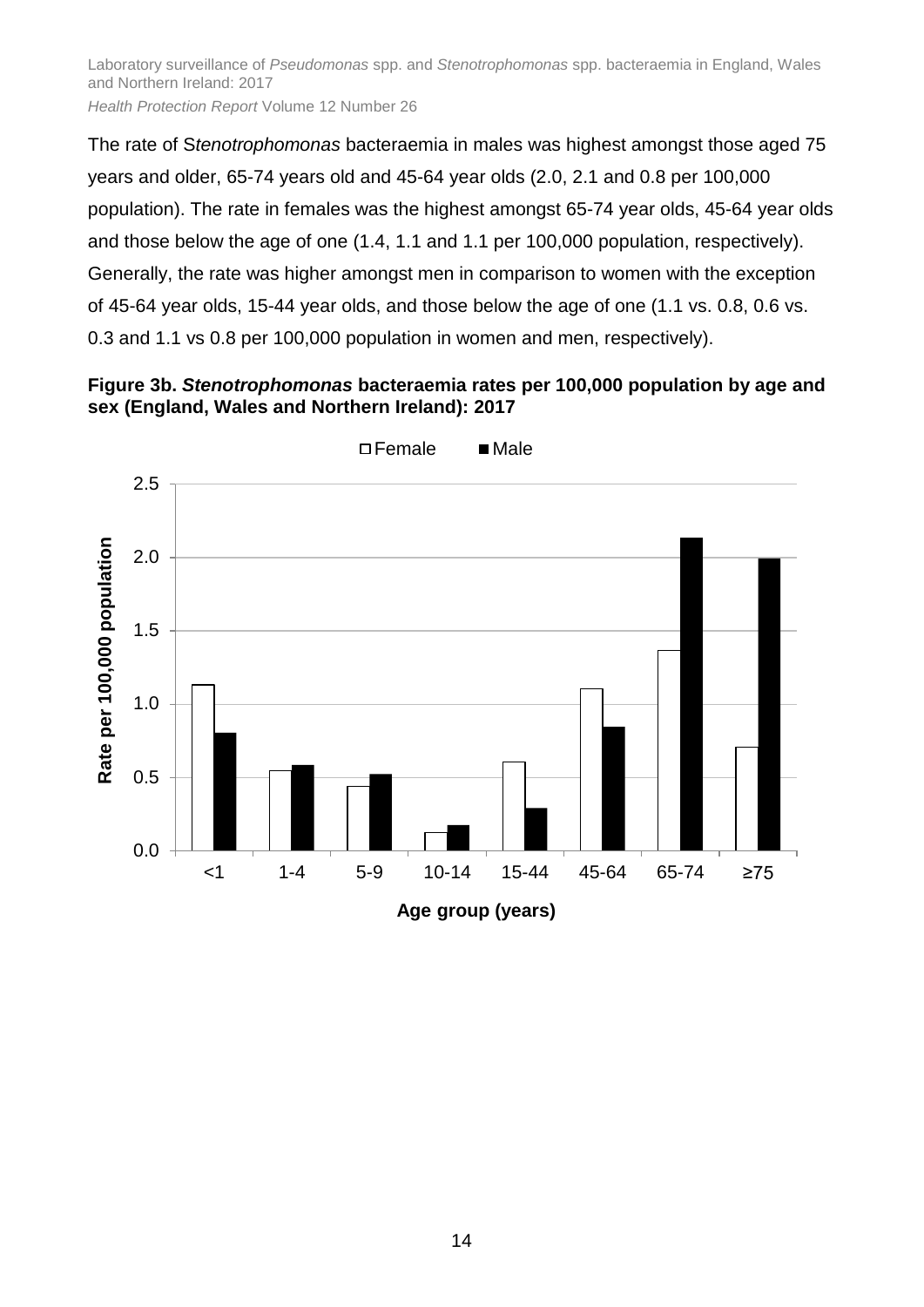## **Antimicrobial resistance: England and Northern Ireland**

The percentage of *Pseudomonas aeruginosa* and *Stenotrophomonas* bacteraemia isolates with susceptibility test results reported in 2017 ranged from 86-97% and 93%, respectively, for key antimicrobials.

Susceptibility results reported for key antimicrobials for *P. aeruginosa* are presented in table 3a. Between 2015 and 2016, the resistance patterns for key antimicrobial agents remained broadly stable with small decreases in resistance for gentamicin (4% to 3%) and tobramycin (from 4% to 3%). Increases in resistance to imipenem (9% to 11%), amikacin (1% to 2%) and piperacillin\tazobactam (6% to 7%) were observed over the same time period. Resistance to ceftazidime and meropenem remained stable between 2015 and 2016, at 6% and 5%, respectively. The highest percentage of resistance was observed for the following in 2017: imipenem (11%), ciprofloxacin (8%), ceftazidime (7%), piperacillin\tazobactam (7%) and meropenem (6%) (table 3a). These results are in line with *P. aeruginosa* being resistant to a multitude of antibiotics through intrinsic and adaptive mechanisms [4]. The resistance patterns to imipemen, meropenem and ciprofloxacin presented in this report indicate the pathogen's ability to develop antibiotic resistance through three main mechanisms - alteration in DNA gyrase by mutation in *gyrA* or *gyrB* genes, decreased drug accumulation by decreased permeability of the cell wall and enhanced efflux [5]. The loss of OprD in *P. aeruginosa* cells affects carbapenem uptake, underlying the non-susceptibility to imipenem and meropenem [4,6]. Mutations in *gyrA* and *gyrB* and *parC* and *parE* reducing binding affinity of fluoroquinolones are believed to be involved in resistance to ciprofloxacin [4,5].

Antimicrobial resistance rates have overall remained stable for *P. aeruginosa* between 2016 and 2017, however, a 1% increase in resistance was seen for the following during this period: gentamicin (3% to 4%), ciprofloxacin (7% to 8%), ceftazidime (6% to 7%) and meropenem (from 5% to 6%).

The resistance of *P. aeruginosa* in blood samples was shown to be lower than in respiratory isolates for all antimicrobials tested, according to the British Society for Antimicrobial Chemotherapy Resistance Surveillance Project [7].

*Pseudomonas* species isolates exhibiting increased drug resistance are of particular concern for patients with weakened immune systems. This has resulted in the inclusion of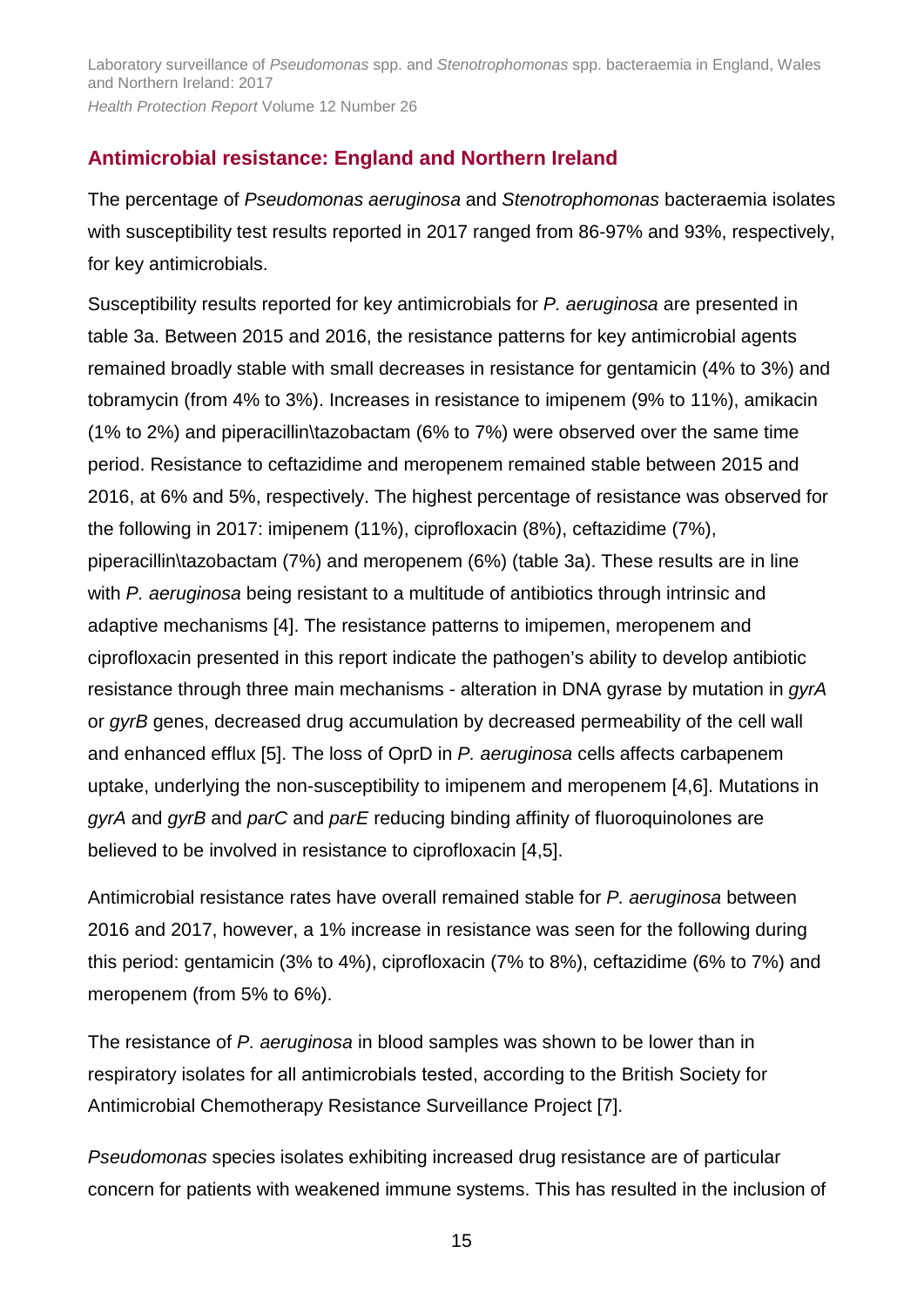*Pseudomonas* as one of the key groups of pathogens to monitor as part of the UK fiveyear Antimicrobial Resistance Strategy and the English Surveillance Programme for Antimicrobial Utilisation and Resistance [8,9].

The proportion of reduced susceptibility (intermediate) to Piperacillin\Tazobactam remained the same between 2015 and 2016, but increased between 2016 and 2017 from 3% to 7%. This is suspected to be due to an artefact associated with automated antimicrobial susceptibility testing. Reduced susceptibility of other antimicrobial agents has remained broadly similar between 2015 and 2017.

Antibiotic susceptibility results for co-trimoxazole in *Stenotrophomonas* isolates are presented in table 3b. This antimicrobial was selected because it is the drug of choice for treatment of *S. maltophilia* [10,11]. For *Stenotrophomonas* bacteraemia, an increase in resistance to co-trimaxazole was observed between 2016 and 2017 (6% to 7%).

Table 4 presents analysis of resistance of *Pseudomonas* species (including *P. aeruginosa*) isolates resistant to more than one antibiotic agent in England in 2017. Overall, the percentage of resistance reported for the different antimicrobial combinations (gentamicin, ciprofloxacin and ceftazidime) were similar, and multi-drug resistance is rare ( $\leq 2\%$ ) in the listed combinations.

For advice on treatment of antibiotic-resistant infections due to these organisms or for reference services including species identification and confirmation of susceptibility testing results, laboratories should contact PHE's AMRHAI Reference Unit in London [12].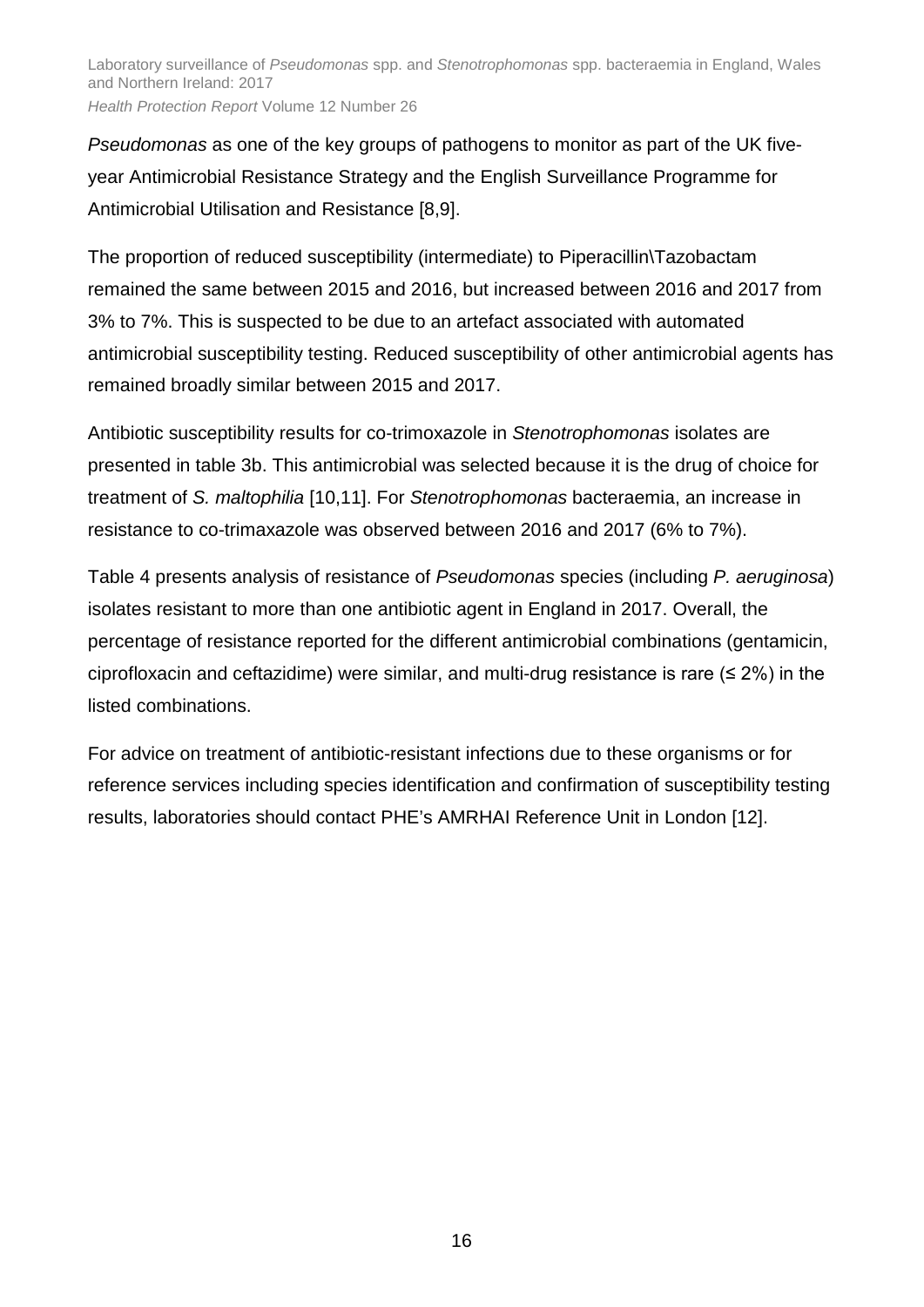|      | Table 3a. Antibiotic susceptibility for <i>Pseudomonas aeruginosa</i> bacteraemia in England, Wales and Northern Ireland: 2015 to |  |  |  |
|------|-----------------------------------------------------------------------------------------------------------------------------------|--|--|--|
| 2017 |                                                                                                                                   |  |  |  |

|                            |              | 2015           |      |          | 2016           |       | 2017 |                |                |  |
|----------------------------|--------------|----------------|------|----------|----------------|-------|------|----------------|----------------|--|
| <b>Antimicrobial agent</b> | $S^*$<br>(%) | (% )           | R(%) | (%)<br>S | 1(%)           | R (%) | S(%) | (%)            | R(%)           |  |
| Gentamicin                 | 96           | $\leq$ 1       | 4    | 96       | $<$ 1          | 3     | 95   | $<$ 1          | 4              |  |
| Ciprofloxacin              | 90           | $\overline{2}$ | ⇁    | 90       | $\overline{2}$ | ⇁     | 89   | $\overline{2}$ | 8              |  |
| Ceftazidime                | 94           | ${<}1$         | 6    | 93       | $<$ 1          | 6     | 93   | $<$ 1          |                |  |
| Meropenem                  | 92           | $\overline{2}$ | 5    | 92       | 3              | 5     | 90   | 4              | 6              |  |
| Imipenem                   | 88           | 3              | 9    | 87       | $\overline{2}$ | 11    | 86   | 3              | 11             |  |
| Tobramycin                 | 96           | ${<}1$         | 4    | 97       | $<$ 1          | 3     | 97   | 0              | 3              |  |
| Amikacin                   | 97           | и              |      | 97       | 4              | ◠     | 96   | $\overline{2}$ | $\overline{2}$ |  |
| Piperacillin\Tazobactam    | 91           | 3              | 6    | 90       | 3              | ⇁     | 86   | ⇁              |                |  |

\***S** = susceptible; **I** = intermediate (reduced susceptibility); **R** = resistant

#### **Table 3b. Antibiotic susceptibility for** *Stenotrophomonas* **bacteraemia in England, Wales and Northern Ireland: 2015 to 2017**

|                            |           | 2015 |      |                  | 2016 |      | 2017 |     |           |  |
|----------------------------|-----------|------|------|------------------|------|------|------|-----|-----------|--|
| <b>Antimicrobial agent</b> | $S^*$ (%) | (%)  | R(%) | $\mathsf{S}$ (%) | (% ) | R(%) | S(%  | (%) | (% )<br>R |  |
| Co-trimoxazole             | 94        |      |      | 94               |      |      |      | U   |           |  |

\***S** = susceptible; **I** = intermediate (reduced susceptibility); **R** = resistant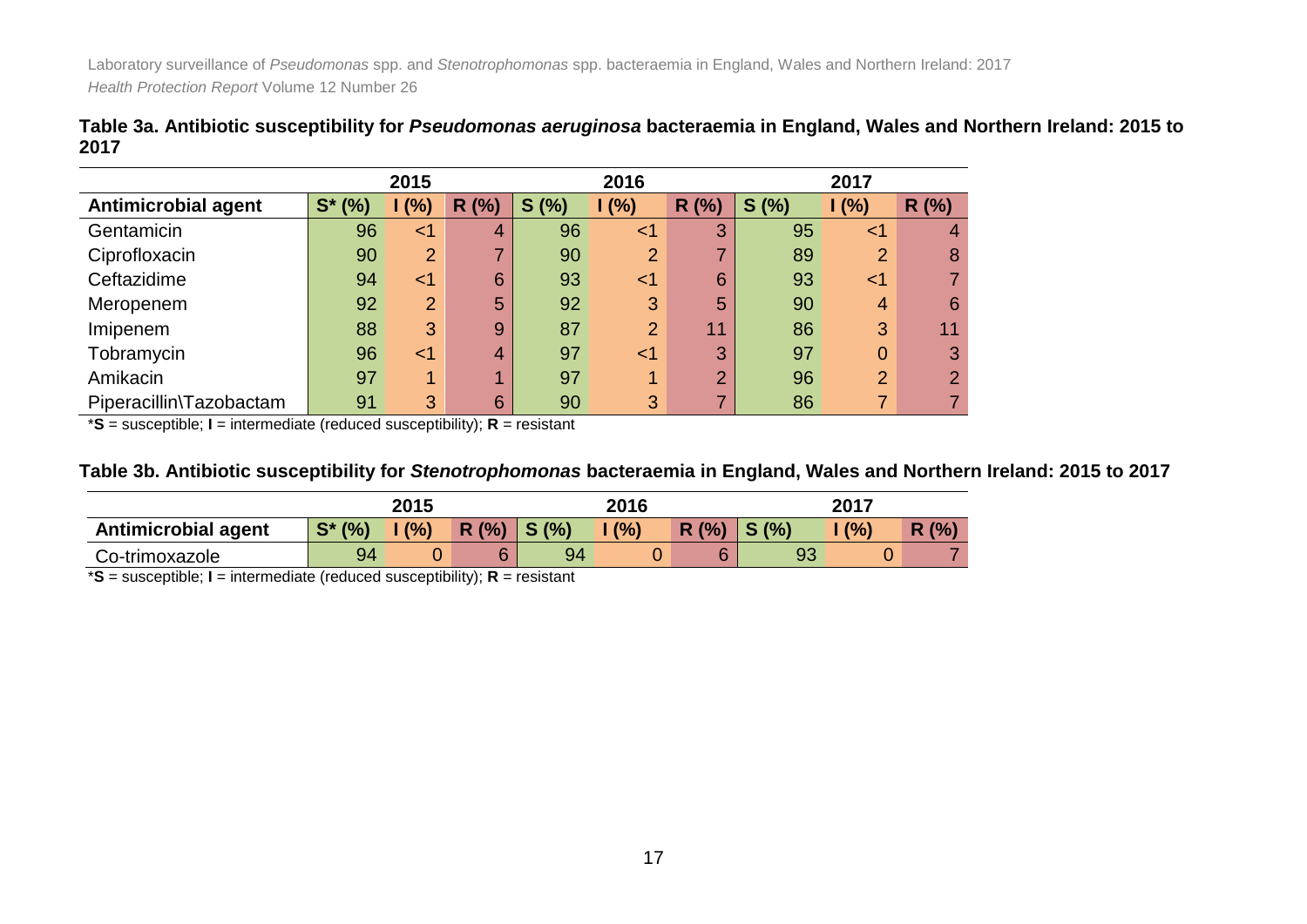#### **Table 4. Multi-drug antimicrobial testing and resistance summary for** *Pseudomonas*  **bacteraemia (England): 2015 to 2017**

|                                   | 2015           |        |                |     |       | 2016           | 2017          |     |               |
|-----------------------------------|----------------|--------|----------------|-----|-------|----------------|---------------|-----|---------------|
| <b>Antimicrobial combinations</b> | $\mathbf{S}^*$ |        | R              | S   |       |                | S             |     | R             |
|                                   | (%)            | (%)    | (%)            | (%) | (%)   | (%)            | $\frac{1}{2}$ | (%) | (%)           |
| Gentamicin and Ciprofloxacin      | 98             | ${<}1$ | $\overline{2}$ | 98  | ا>    | $\overline{2}$ | 98            |     | 2             |
| <b>Gentamicin and Ceftazidime</b> | 99             | ${<}1$ |                | 99  | <1    |                | 98            | ا > | 2             |
| Ciprofloxacin and Ceftazidime     | 98             | ${<}1$ | 2              | 98  | $<$ 1 | 2              | 97            |     | $\mathcal{P}$ |
| Gentamicin, Ciprofloxacin         | 99             | ${<}1$ |                | 99  | $<$ 1 |                | 99            | ا م |               |
| and Ceftazidime                   |                |        |                |     |       |                |               |     |               |

\***S** = susceptible; **I** = intermediate (reduced susceptibility); **R** = resistant

## **Acknowledgements**

These reports would not be possible without the weekly contributions from microbiology colleagues in laboratories across England, Wales, and Northern Ireland, without whom there would be no surveillance data. The support from colleagues within Public Health England, Public Health Wales and Public Health Agency, Northern Ireland and the PHE Reference Unit, in particular, is valued in the preparation of this report. Feedback and specific queries about this report are welcome and can be sent to:

[hcai.amrdepartment@phe.gov.uk](mailto:hcai.amrdepartment@phe.gov.uk)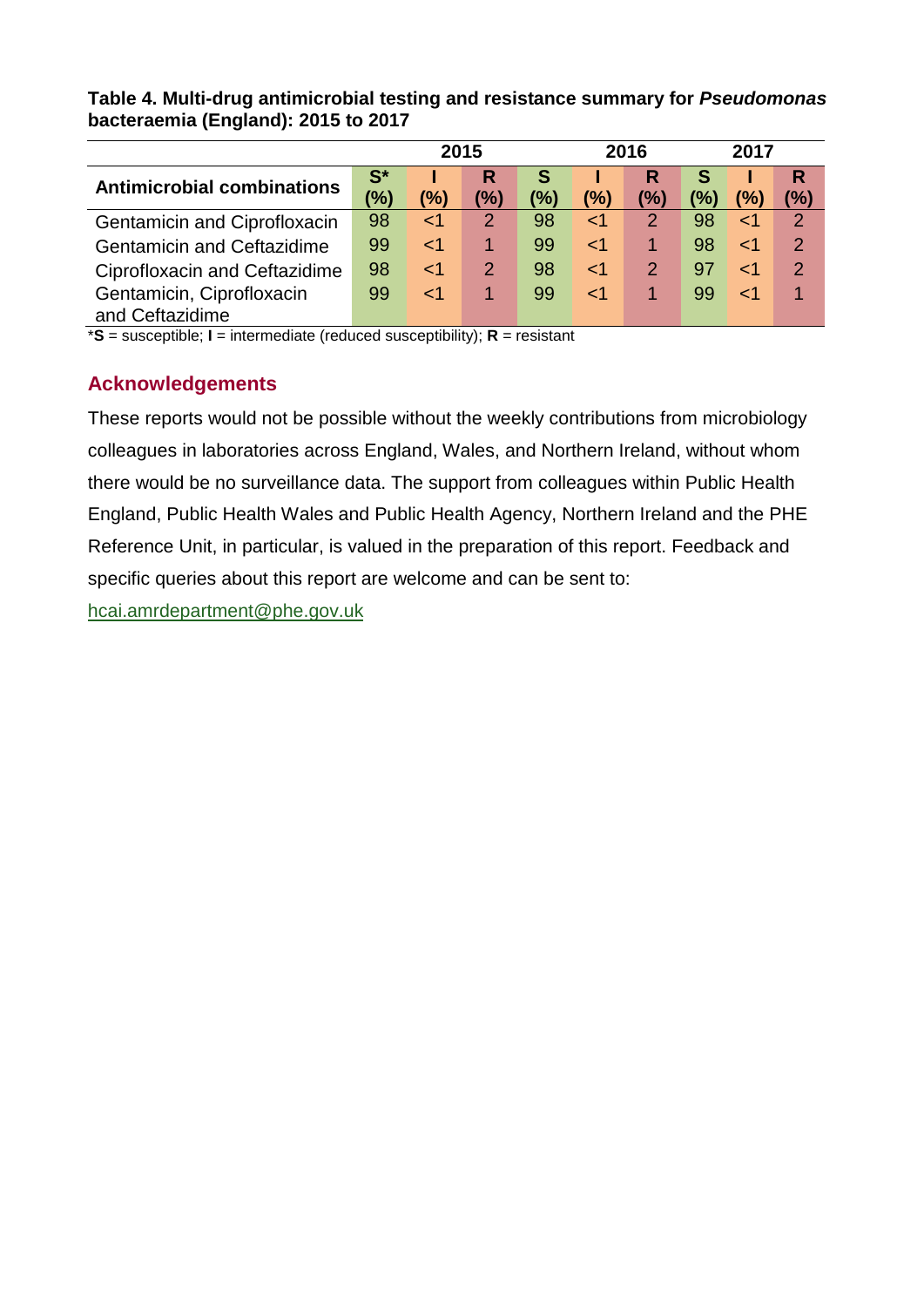### **References**

- 1. Office for National Statistics (ONS). [Mid-year population estimates for England, Wales](http://www.ons.gov.uk/ons/rel/pop-estimate/population-estimates-for-uk--england-and-wales--scotland-and-northern-ireland/index.html)  [and Northern Ireland](http://www.ons.gov.uk/ons/rel/pop-estimate/population-estimates-for-uk--england-and-wales--scotland-and-northern-ireland/index.html)
- 2. PHE and NHS Improvement. [Preventing healthcare associated Gram-negative](https://improvement.nhs.uk/uploads/documents/Gram-negative_IPCresource_pack.pdf)  [bloodstream infections: an improvement resource](https://improvement.nhs.uk/uploads/documents/Gram-negative_IPCresource_pack.pdf)
- 3. Ryan RP *et al* (2009). The versatility and adaptation of bacteria from the genus *Stenotrophomonas*. *Nat Rev Microbiol*. July **7**(7): 514-25.
- 4. Elena B.M. Breidenstein, César de la Fuente- Núñez and Robert E.W (2011). Hancock. *Pseudomonas aeruginosa*: all roads lead to resistance. *Trends in Microbiology.* (Aug), **19**(8): 419-426.
- 5. Cambau E, Perani E, Dib C, Petinon C, Trias J, Jarlier V (1995). Role of mutations in DNA gyrase genes in ciprofloxacin resistance of *Pseudomonas aeruginosa* susceptible or resistant to imipenem. *Antimicrob Agents Chemother* (Oct) **39**(10): 2248-2252.
- 6. El Amin N., Giske C.G., Jalal S., Keijser B., Kronvall G., Wretlind B (2005). Carbapenem resistance mechanisms in *Pseudomonas aeruginosa*: alterations of porin OprD and efflux proteins do not fully explain resistance patterns observed in clinical isolates. *APMIS.* (Mar) **113**(3): 187-196.
- 7. BSAC. [Resistance Surveillance Project.](http://www.bsacsurv.org/)
- 8. Department of Health. [UK five-year Antimicrobial Resistance \(AMR\)](https://www.gov.uk/government/uploads/system/uploads/attachment_data/file/322358/Outcome_measures.pdf) Strategy 2013- [2018](https://www.gov.uk/government/uploads/system/uploads/attachment_data/file/322358/Outcome_measures.pdf)
- 9. PHE (2014). [English surveillance programme for antimicrobial utilisation and](https://www.gov.uk/government/uploads/system/uploads/attachment_data/file/362374/ESPAUR_Report_2014__3_.pdf)  [resistance \(ESPAUR\) Report 2014.](https://www.gov.uk/government/uploads/system/uploads/attachment_data/file/362374/ESPAUR_Report_2014__3_.pdf)
- 10. Nicodemo AC, Paez JIG (2007). Antimicrobial therapy for *Stenotrophomonas maltophilia* infections. *Eur J Clin Microbiol Infect Dis*. (Apr) **26**(4): 229-237. doi:10.1007/s10096-007-0279-3.
- 11. Farrell DJ, Sader HS, Jones RN (2010). Antimicrobial Susceptibilities of a Worldwide Collection of *Stenotrophomonas maltophilia* Isolates Tested against Tigecycline and Agents Commonly Used for *S. maltophilia* Infections. *Antimicrob. Agents Chemother*. (Jun) **54**(6): 2735-2737.
- 12. PHE website. [Antimicrobial Resistance and Healthcare Associated Infections](https://www.gov.uk/guidance/amrhai-reference-unit-reference-and-diagnostic-services)  [Reference Unit \(AMRHAI\).](https://www.gov.uk/guidance/amrhai-reference-unit-reference-and-diagnostic-services)